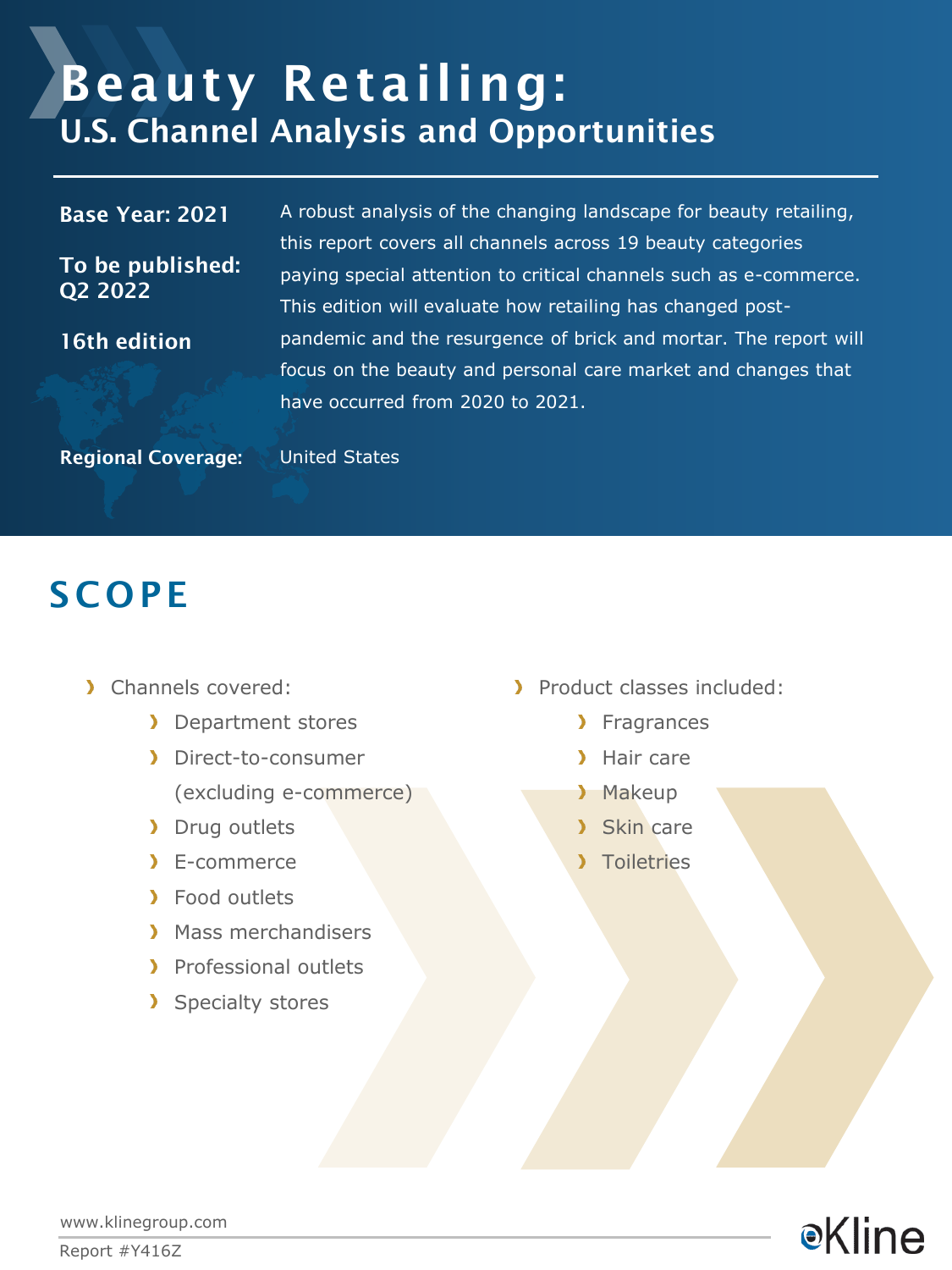## TABLE OF CONTENTS

This program consists of two deliverables: a brief presentation-style market overview and an interactive database with a dashboard feature.

#### Introduction

#### Market Overview

- Key takeaways
- Noteworthy developments
- Data highlights
- Channel snapshots
- Role of sustainability
- Outlook and assessment

#### Interactive Database Contents

Retail sales breakdowns for 2018-2021 by:

- Channel and sub-channel as listed in Table 1
- Product class and category as listed in Table 2

Forecast sales will be provided by year to 2026

#### Database Features

- User-friendly in a simple yet sophisticated system
- Flexible search options to calculate YOY changes, share shifts
- Export capabilities
- Ability to easily refine and modify search

**e**Kline

### Illustrative Dashboard



www.klinegroup.com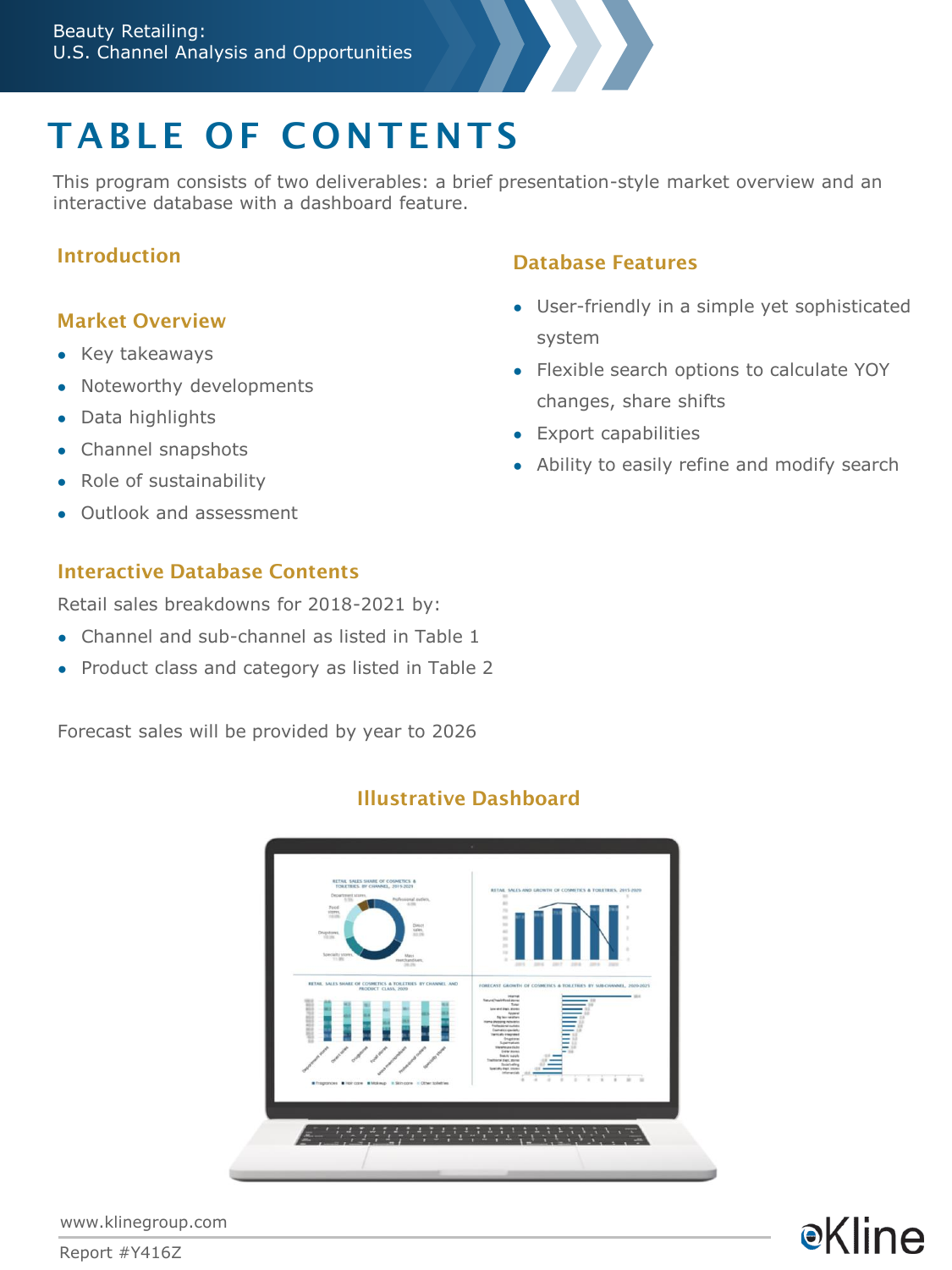

### TABLE OF CONTENTS

| <b>TABLE 1. CHANNELS AND SUB-CHANNELS COVERED</b> |                                                                              |
|---------------------------------------------------|------------------------------------------------------------------------------|
| Department stores                                 | $\bullet$ Low-end<br>Traditional<br>Specialty                                |
| Direct-to- Consumer (excluding E-<br>commerce)    | Home shopping networks<br>Infomercials<br>• Social selling                   |
| Drug outlets                                      |                                                                              |
| E-commerce                                        | • Chain and independent drugstores                                           |
| Food outlets                                      | • Health/natural food stores<br>• Supermarkets                               |
| Mass merchandisers                                | Big-box retailers<br>Dollar stores<br>• Warehouse clubs                      |
| Professional outlets                              | • Professional outlets (salons, spas, medical care<br>providers)             |
| Specialty stores                                  | • Apparel<br>Beauty supply<br>Cosmetics specialty<br>• Vertically integrated |

### **TABLE 2. CATEGORIES COVERED**

| Fragrances | <b>• Fragrances for men</b><br><b>Fragrances for women</b>                                                                |
|------------|---------------------------------------------------------------------------------------------------------------------------|
| Hair care  | • Shampoos and conditioners<br>• Multicultural hair care<br>• Hair coloring<br>• Hair styling                             |
| Makeup     | Eye makeup<br>• Face makeup<br><b>Lipsticks and lip glosses</b><br>• Nail polishes                                        |
| Skin care  | • Baby care<br>$\bullet$ Facial skin care<br>• Hand and body lotions<br>• Lip treatments<br>Skin care for men<br>Sun care |
| Toiletries | • Deodorants and antiperspirants<br>• Personal cleansing<br>Shaving                                                       |



www.klinegroup.com